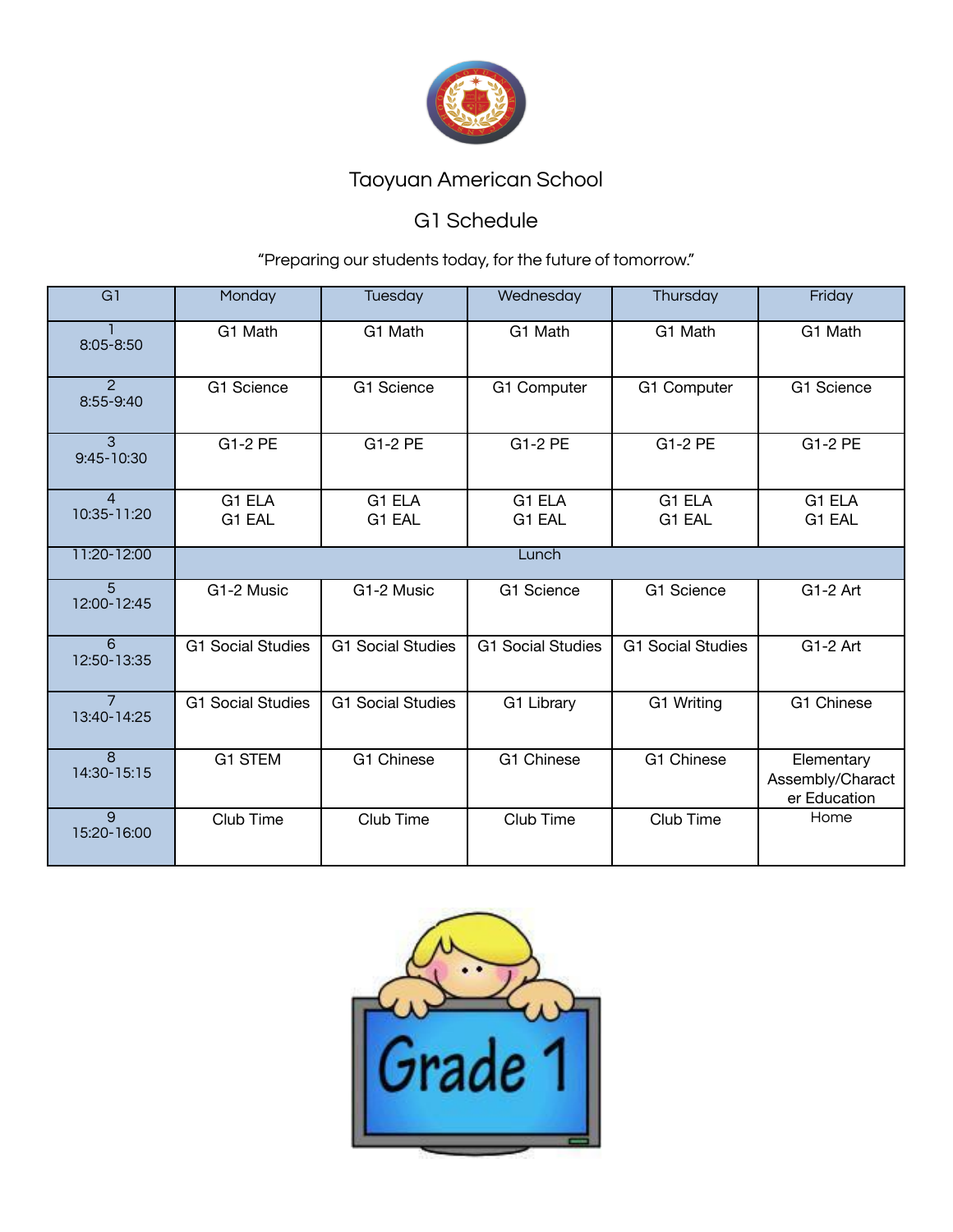

### G2 Schedule

| G2                            | Monday                                   | Tuesday                                  | Wednesday                                | Thursday                                 | Friday                                         |  |  |
|-------------------------------|------------------------------------------|------------------------------------------|------------------------------------------|------------------------------------------|------------------------------------------------|--|--|
| 8:05-8:50                     | G <sub>2</sub> Math                      | G <sub>2</sub> Math                      | G <sub>2</sub> Math                      | G <sub>2</sub> Math                      | G <sub>2</sub> Math                            |  |  |
| $\overline{2}$<br>8:55-9:40   | <b>G2 Science</b>                        | <b>G2 Science</b>                        | G2 Science                               | <b>G2 Science</b>                        | <b>G2 Science</b>                              |  |  |
| 3<br>9:45-10:30               | G1-2 PE                                  | G1-2 PE                                  | G1-2 PE                                  | G1-2 PE                                  | G1-2 PE                                        |  |  |
| $\overline{4}$<br>10:35-11:20 | G <sub>2</sub> ELA<br>G <sub>2</sub> EAL | G <sub>2</sub> ELA<br>G <sub>2</sub> EAL | G <sub>2</sub> ELA<br>G <sub>2</sub> EAL | G <sub>2</sub> ELA<br>G <sub>2</sub> EAL | G <sub>2</sub> ELA<br>G <sub>2</sub> EAL       |  |  |
| 11:20-12:00                   | Lunch                                    |                                          |                                          |                                          |                                                |  |  |
| $\overline{5}$<br>12:00-12:45 | G1-2 Music                               | G1-2 Music                               | G2 Computer                              | G2 Computer                              | G1-2 Art                                       |  |  |
| 6<br>12:50-13:35              | <b>G2 Social Studies</b>                 | <b>G2 STEM</b>                           | <b>G2 Social Studies</b>                 | <b>G2 Social Studies</b>                 | G1-2 Art                                       |  |  |
| $\overline{7}$<br>13:40-14:25 | G <sub>2</sub> Chinese                   | G <sub>2</sub> Chinese                   | G <sub>2</sub> Chinese                   | G <sub>2</sub> Chinese                   | <b>G2 Social Studies</b>                       |  |  |
| $\overline{8}$<br>14:30-15:15 | G2 Writing                               | <b>G2 STEM</b>                           | <b>G2 Social Studies</b>                 | G2 Library                               | Elementary<br>Assembly/Charact<br>er Education |  |  |
| $\overline{9}$<br>15:20-16:00 | Club Time                                | Club Time                                | Club Time                                | Club Time                                | Home                                           |  |  |

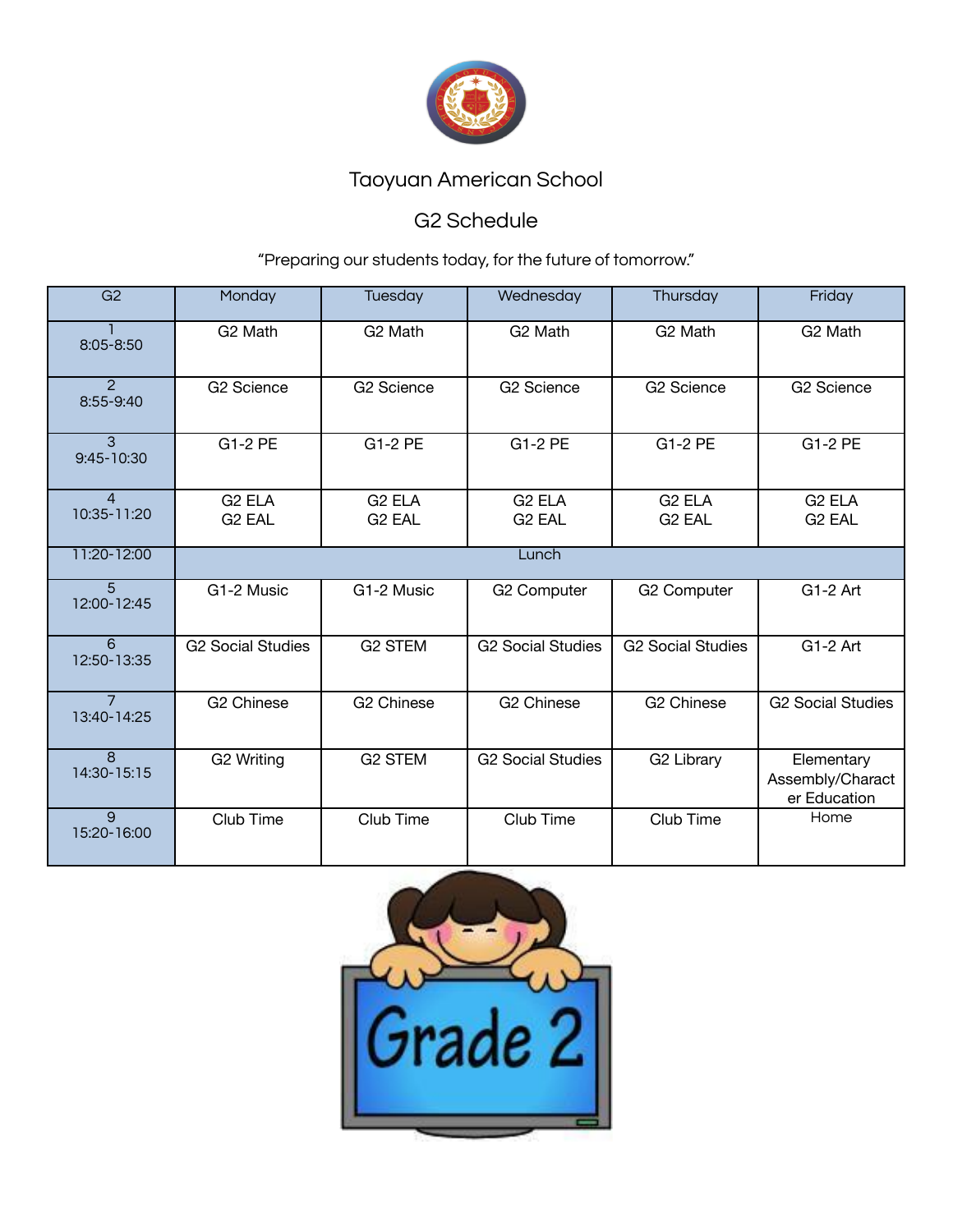

#### G3 Schedule

| $\overline{G3}$               | Monday                       | <b>Tuesday</b>               | Wednesday                    | Thursday                     | Friday                                         |  |  |
|-------------------------------|------------------------------|------------------------------|------------------------------|------------------------------|------------------------------------------------|--|--|
| 8:05-8:50                     | G3 Math                      | G3 Math                      | G3 Math                      | G3 Math                      | G3 Math                                        |  |  |
| $\mathcal{P}$<br>8:55-9:40    | G3 Science                   | G3 Science                   | G3 Science                   | G3 Science                   | <b>G3 Science</b>                              |  |  |
| 3<br>9:45-10:30               | <b>G3 Social Studies</b>     | <b>G3 Social Studies</b>     | <b>G3 Social Studies</b>     | <b>G3 Social Studies</b>     | <b>G3 STEM</b>                                 |  |  |
| $\overline{4}$<br>10:35-11:20 | G <sub>3</sub> ELA<br>G3 EAL | G <sub>3</sub> ELA<br>G3 EAL | G <sub>3</sub> ELA<br>G3 EAL | G <sub>3</sub> ELA<br>G3 EAL | G <sub>3</sub> ELA<br>G3 EAL                   |  |  |
| 11:20-12:00                   | Lunch                        |                              |                              |                              |                                                |  |  |
| $\overline{5}$<br>12:00-12:45 | <b>G3 Chinese</b>            | <b>G3 Chinese</b>            | G3 Chinese                   | G3 Chinese                   | <b>G3-4A PE</b>                                |  |  |
| 6<br>12:50-13:35              | G3 Art                       | G3 Music                     | G3 Music                     | G3 Library                   | <b>G3 STEM</b>                                 |  |  |
| $\overline{7}$<br>13:40-14:25 | G3 Art                       | G3 Computer                  | G3 Computer                  | G3 Writing                   | <b>G3 Social Studies</b>                       |  |  |
| $\overline{8}$<br>14:30-15:15 | <b>G3-4A PE</b>              | <b>G3-4A PE</b>              | <b>G3-4A PE</b>              | <b>G3-4A PE</b>              | Elementary<br>Assembly/Charact<br>er Education |  |  |
| 9<br>15:20-16:00              | Club Time                    | Club Time                    | Club Time                    | Club Time                    | Home                                           |  |  |

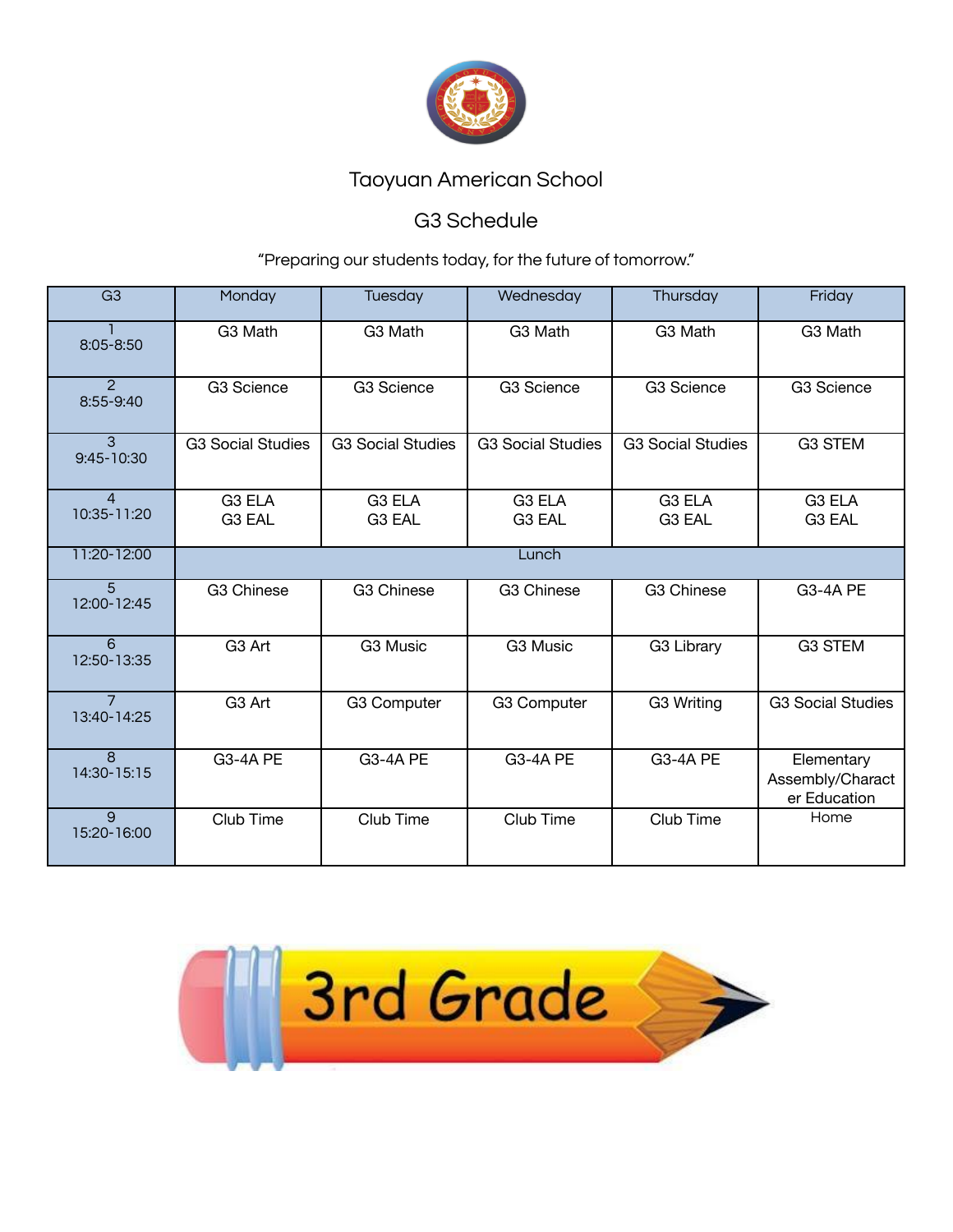

### G4A Schedule

| G4A                           | Monday                   | <b>Tuesday</b>           | Wednesday                | Thursday                 | Friday                                         |  |  |
|-------------------------------|--------------------------|--------------------------|--------------------------|--------------------------|------------------------------------------------|--|--|
| 8:05-8:50                     | G4A ELA<br>G4 EAL        | <b>G4A ELA</b><br>G4 EAL | G4A ELA<br>G4 EAL        | G4A ELA<br>G4 EAL        | <b>G4A ELA</b><br>G4 EAL                       |  |  |
| $\mathcal{P}$<br>8:55-9:40    | G4A Computer             | <b>G4A Computer</b>      | G4A Math                 | G4A Math                 | G4A Math                                       |  |  |
| $\overline{3}$<br>9:45-10:30  | G4 Music                 | G4 Music                 | G4 Chinese               | G4 Chinese               | G4A Writing                                    |  |  |
| $\overline{4}$<br>10:35-11:20 | G4A Math                 | G4A Math                 | <b>G4 STEM</b>           | <b>G4 STEM</b>           | G4A Library                                    |  |  |
| 11:20-12:00                   | Lunch                    |                          |                          |                          |                                                |  |  |
| $5^{\circ}$<br>12:00-12:45    | <b>G4 Social Studies</b> | <b>G4 Social Studies</b> | <b>G4 Social Studies</b> | <b>G4 Social Studies</b> | <b>G3-4A PE</b>                                |  |  |
| 6<br>12:50-13:35              | G4 Chinese               | G4 Chinese               | G4A Art                  | G4A Art                  | <b>G4 Social Studies</b>                       |  |  |
| $\overline{7}$<br>13:40-14:25 | <b>G4 Science</b>        | G4 Science               | G4 Science               | G4 Science               | G4 Science                                     |  |  |
| $\overline{8}$<br>14:30-15:15 | <b>G3-4A PE</b>          | <b>G3-4A PE</b>          | <b>G3-4A PE</b>          | <b>G3-4A PE</b>          | Elementary<br>Assembly/Charact<br>er Education |  |  |
| 9<br>15:20-16:00              | Club Time                | Club Time                | Club Time                | Club Time                | Home                                           |  |  |

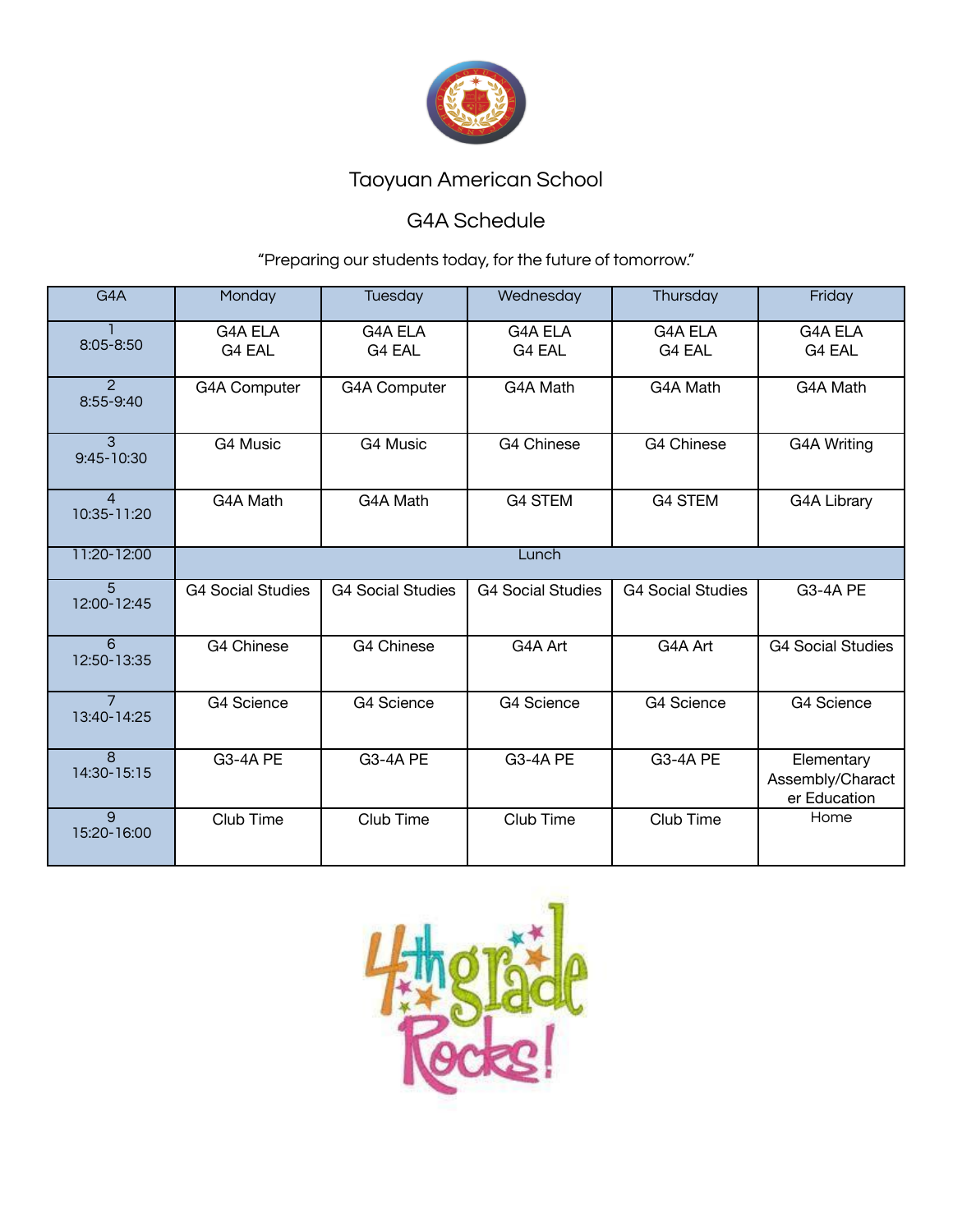

### G4B Schedule

| G4B                           | Monday                   | <b>Tuesday</b>           | Wednesday                | Thursday                 | Friday                                         |  |
|-------------------------------|--------------------------|--------------------------|--------------------------|--------------------------|------------------------------------------------|--|
| 8:05-8:50                     | G4B ELA<br>G4 EAL        | G4B ELA<br>G4 EAL        | G4B ELA<br>G4 EAL        | G4B ELA<br>G4 EAL        | <b>G4B ELA</b><br>G4 EAL                       |  |
| $\mathcal{P}$<br>8:55-9:40    | <b>G4B-5 PE</b>          | G4B-5 PE                 | <b>G4B-5 PE</b>          | <b>G4B-5 PE</b>          | <b>G4B-5 PE</b>                                |  |
| 3<br>9:45-10:30               | G4 Music                 | G4 Music                 | G4 Chinese               | G4 Chinese               | G4B Computer                                   |  |
| $\Delta$<br>10:35-11:20       | G4B Math                 | G4B Math                 | <b>G4 STEM</b>           | <b>G4 STEM</b>           | G4B Math                                       |  |
| 11:20-12:00                   | Lunch                    |                          |                          |                          |                                                |  |
| $\overline{5}$<br>12:00-12:45 | <b>G4 Social Studies</b> | <b>G4 Social Studies</b> | <b>G4 Social Studies</b> | <b>G4 Social Studies</b> | <b>G4B Writing</b>                             |  |
| 6<br>12:50-13:35              | G4 Chinese               | G4 Chinese               | G4B Math                 | G4B Computer             | <b>G4 Social Studies</b>                       |  |
| $\overline{7}$<br>13:40-14:25 | G4 Science               | G4 Science               | G4 Science               | G4 Science               | G4 Science                                     |  |
| $\overline{8}$<br>14:30-15:15 | G4B Art                  | G4B Library              | G4B Art                  | G4B Math                 | Elementary<br>Assembly/Charact<br>er Education |  |
| $\mathbf{q}$<br>15:20-16:00   | Club Time                | Club Time                | Club Time                | Club Time                | Home                                           |  |